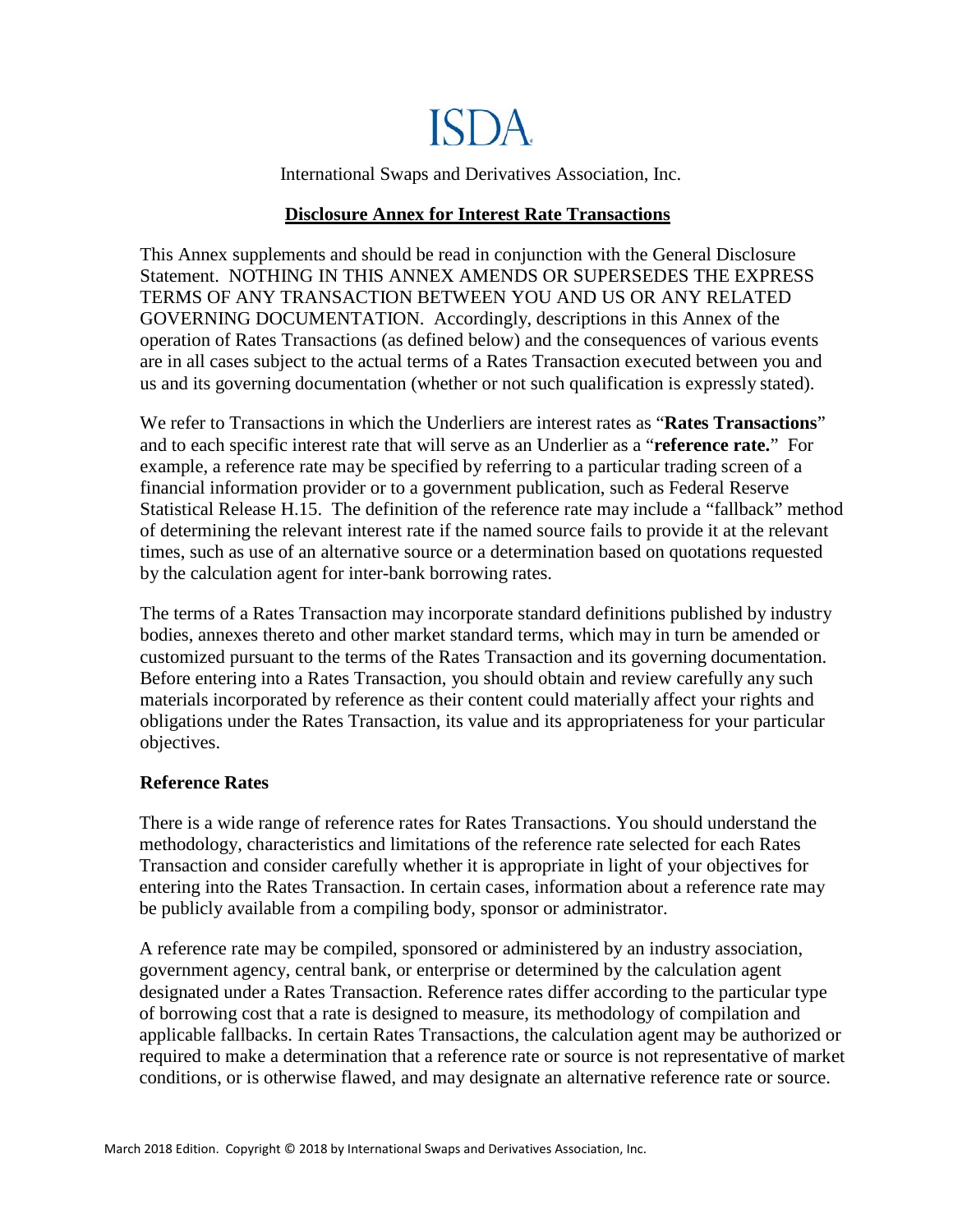In some cases, rates may be compiled from submissions of borrowing costs by contributing financial institutions. You should be aware that submissions may or may not be based on actual borrowing transactions or executable bids or offers and that the compiling body may not be able to audit submissions for their accuracy or completeness. The values of compiled rates can be affected by the particular circumstances of the submitting institutions, the financial markets in which they operate and the methodology of computation. Important factors in assessing the potential that a reference rate may be susceptible to distortion or manipulation include:

- computational procedures used by the compiling body to reduce the impact of potentially unrepresentative data, such as requiring a minimum number of submissions and the rejection of outlying data;
- conflicts of interest that may affect the submitting institutions or the compiling body;
- the information the compiling body publicly discloses, which may or may not accurately reflect all relevant information available to the compiling body; and
- governance of the compiling body, whether it is subject to regulatory oversight and the nature of such oversight.

The compiling body may make certain information relevant to this assessment publicly available, and we urge you to consider such information carefully. If we or an affiliate make submissions that are used to determine a reference rate and also act as principal in Rates Transactions that use the reference rate as an Underlier, then we face an inherent conflict of interest.

In other cases, reference rates may be derived from quoted prices or yields of fixed income securities or interest rate swaps. Such rates may be affected by supply and demand conditions for particular securities, government and private company decisions on the issuance of securities, and the functioning of and degree of participation in auctions and remarketing processes.

A compiling body, sponsor or administrator of a reference rate may make methodological or other changes that could change the value of the reference rate, including changes related to the method by which the reference rate is calculated, eligibility criteria applicable to securities, borrowers, submission contributors, funding sources or timing related to submissions or the publication of the reference rate. In addition, the compiling body, sponsor or administrator may alter, discontinue or suspend calculation or dissemination of the reference rate (in which case a fallback method of determining the reference rate may apply, if specified in the Rates Transaction).

Compiling bodies, sponsors and administrators of reference rates, the institutions that make submissions in the reference rate determination process, reference banks providing quotations pursuant to interest rate fallback provisions or otherwise, and developers of reference rates (including their participants) have no obligation to consider your interests in calculating, adjusting, converting, revising, discontinuing or developing any reference rate or fallbacks or in any of their submissions or quotations.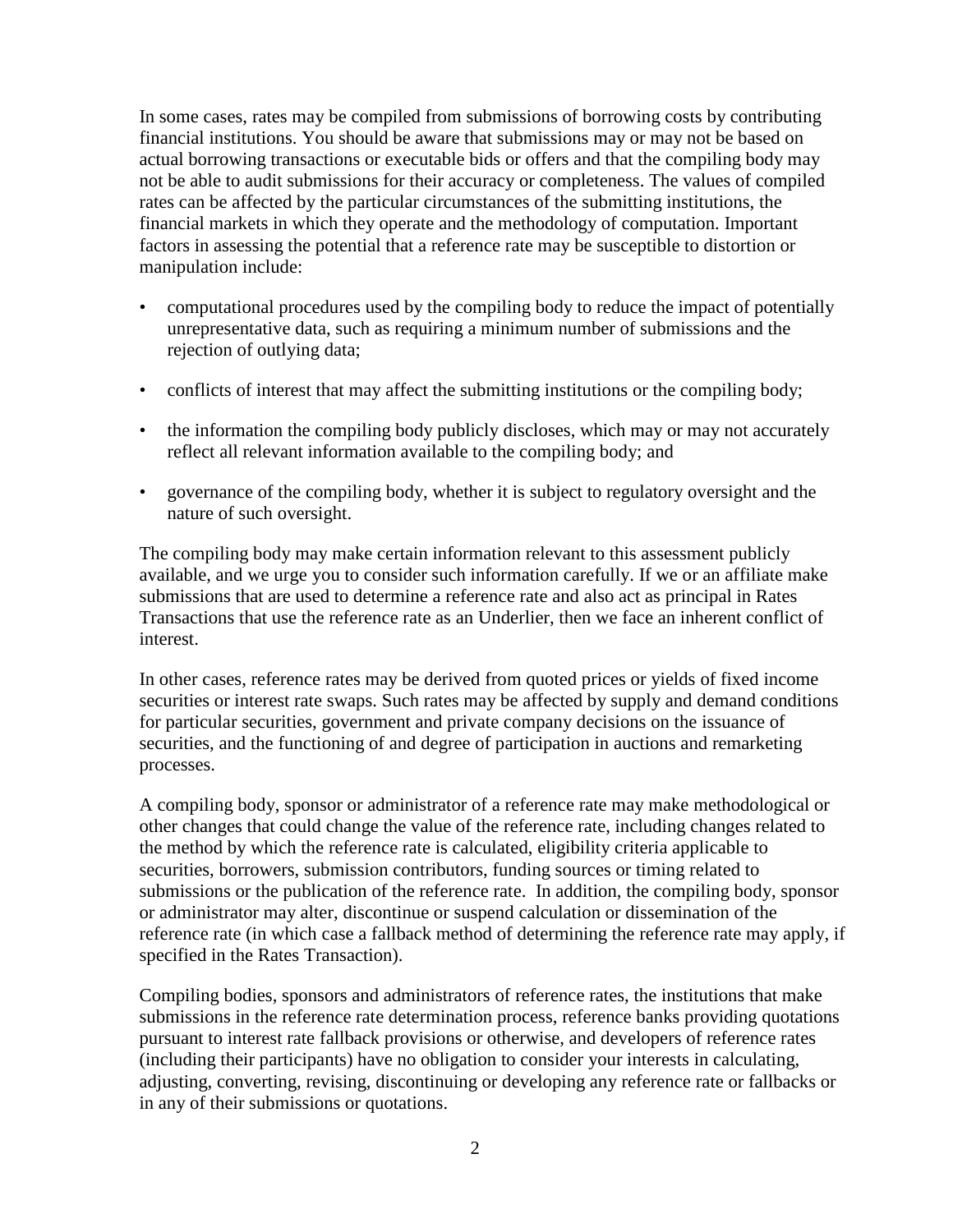Regulatory and industry initiatives concerning benchmark rates or reference rates may result in changes or modifications affecting Rates Transactions or reference rates, such as a change in the compiling body, sponsor or administrator of a reference rate, the suspension, discontinuance or unavailability of a reference rate, the development of an alternative reference rate, a need to determine or agree a substitute or successor reference rate or alternative reference rate, and/or a need to determine or agree a spread to be added to or subtracted from, or to make other adjustments to, a substitute or successor reference rate or alternative reference rate to approximate a rate equivalent to the predecessor rate, not all of which can be foreseen at the time you enter into a Rates Transaction. You should consider how Rates Transactions and reference rates may be affected by such initiatives, changes and modifications, and the extent to which the definition of a reference rate together with fallbacks in such definition, if any, provide for such eventualities. If you are entering into any Transaction where the Underlier is any interbank offered rate ("IBOR"), you should consider the supplement to this Annex, titled "IBOR Alternative Reference Rates Disclosure".

Any of the foregoing initiatives and actions could adversely affect a Rates Transaction, its liquidity and its Transaction Economics.

## **Terms of Rates Transactions**

The detailed terms of each Rates Transaction, including reference rates, will determine the timing and amount of payments and other rights and obligations. A common feature of many but not all Rates Transactions is that payment obligations are defined in terms of a reference rate applied to a "**notional amount**" over an accrual or "**calculation period**." For example, in its simplest form an interest rate swap is a transaction where one party agrees to make periodic payments to the other party of amounts accrued at one reference rate (e.g., a fixed rate) on the notional amount over a calculation period in exchange for payments by the other party accrued on the notional amount over the calculation period at another reference rate (e.g., a floating rate, such as LIBOR with a designated maturity equal to the length of the calculation period). Other types of Rates Transactions are described below under "Additional Considerations for Specific Product Types". Besides the reference rate, notional amount and calculation periods, other terms with which you should be familiar when you review any proposed Rates Transaction (which terms may vary even among Rates Transactions of the same type that trade in the same markets) may include:

- reset dates (i.e., dates during the term of a Rates Transaction on which a floating reference rate is measured and reset);
- the time period between the trade date and the date (often referred to as the "effective" date") on which the first calculation period begins;
- day count fractions;
- whether the calculation periods and payment dates of the two parties coincide, and whether under the terms of a Rates Transaction the calculations or payments are netted (i.e., subtracted arithmetically so that only the difference is payable by the party owing the larger amount);
- business day conventions;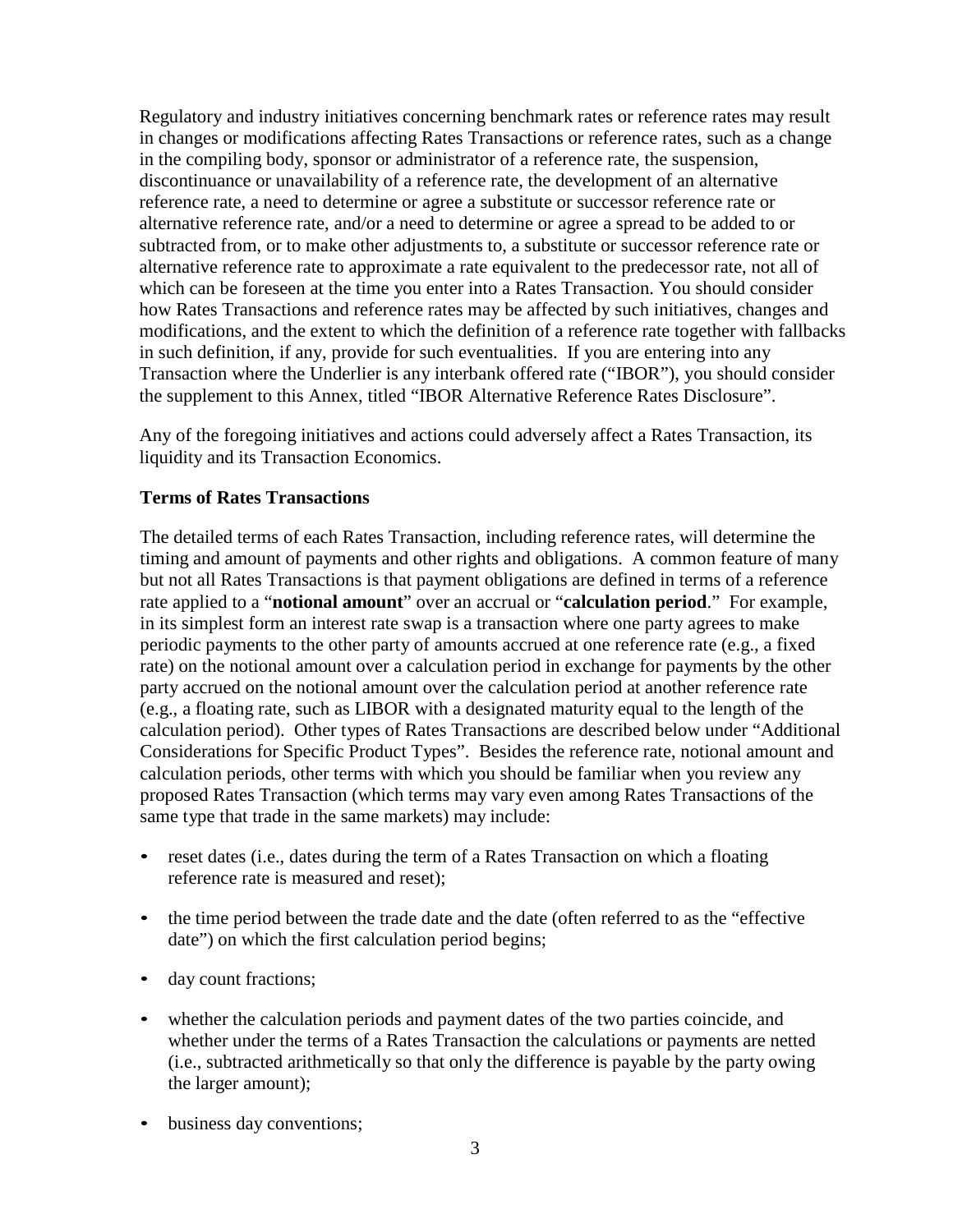- compounding conventions (which may apply if reset dates occur more frequently than payment dates);
- discounting factors (which may apply, or be implicit in stated figures, if amounts are paid prior to the end of a calculation period);
- the addition of a "spread" to the reference rate, including a spread that may vary depending on market conditions;
- changes in the notional amount during the term of a Rates Transaction, such as scheduled changes specified in the terms of an "amortizing swap" or "accreting swap", or periodic adjustments under a "mark-to-market currency swap" to maintain a constant market value of a notional amount when measured in a different currency;
- other features, including options, that may (a) modify the value of a reference rate, such as barriers, multipliers, caps, floors or collars, (b) define payments based on the difference between a rate source and a specified level or on the number of days on which a reference rate is within or outside a specified range, or (c) trigger or terminate aspects of the Rates Transaction;
- circumstances under which the calculation agent may be required or permitted to override a rate source or designate a successor source; and
- specific fallbacks that apply when a rate source is not available.

In some cases, a Rates Transaction may contain optional early termination provisions that require a cash settlement. These rights allow a party to terminate a Rates Transaction in whole or in part on one or more dates prior to the end of its scheduled term. Upon early termination, a cash settlement amount may be determined and become payable to the party for whom the Rates Transaction is in-the-money. Depending on the terms of the Rates Transaction, the cash settlement amount may be determined by the calculation agent based on market quotations or as the estimated replacement cost for payments and rights that are extinguished upon termination. In some cases, the cash settlement amount may be defined by specifying a computation to be applied to an observed par swap rate (i.e., the fixed rate prevailing in the market for a swap, the floating leg of which has specified material economic characteristics that are comparable to the swap for which the cash settlement amount is being determined), as reported by a specified source. (See "Reference Rates" above regarding rate sources generally). A similar determination of a cash settlement amount may apply if a Rates Transaction includes "mandatory early termination" provisions. In such Rates Transactions, the mandatory early termination date occurs (subject to any applicable conditions) prior to the end of the stated term. Consequently, the stated term will enter into the determination of the cash settlement amount, even though the Rates Transaction will not remain outstanding after the mandatory early termination date. If you enter into a Rates Transaction under which your counterparty has an optional early termination right that requires cash settlement or a Rates Transaction that includes mandatory early termination provisions, you should assess the potential magnitude of termination payments and your ability to pay them at the appropriate time. When we calculate the value of a Rates Transaction for any purpose, including in the event of early termination, our interests will be adverse to yours. See IV.A.6 – "Conflicts of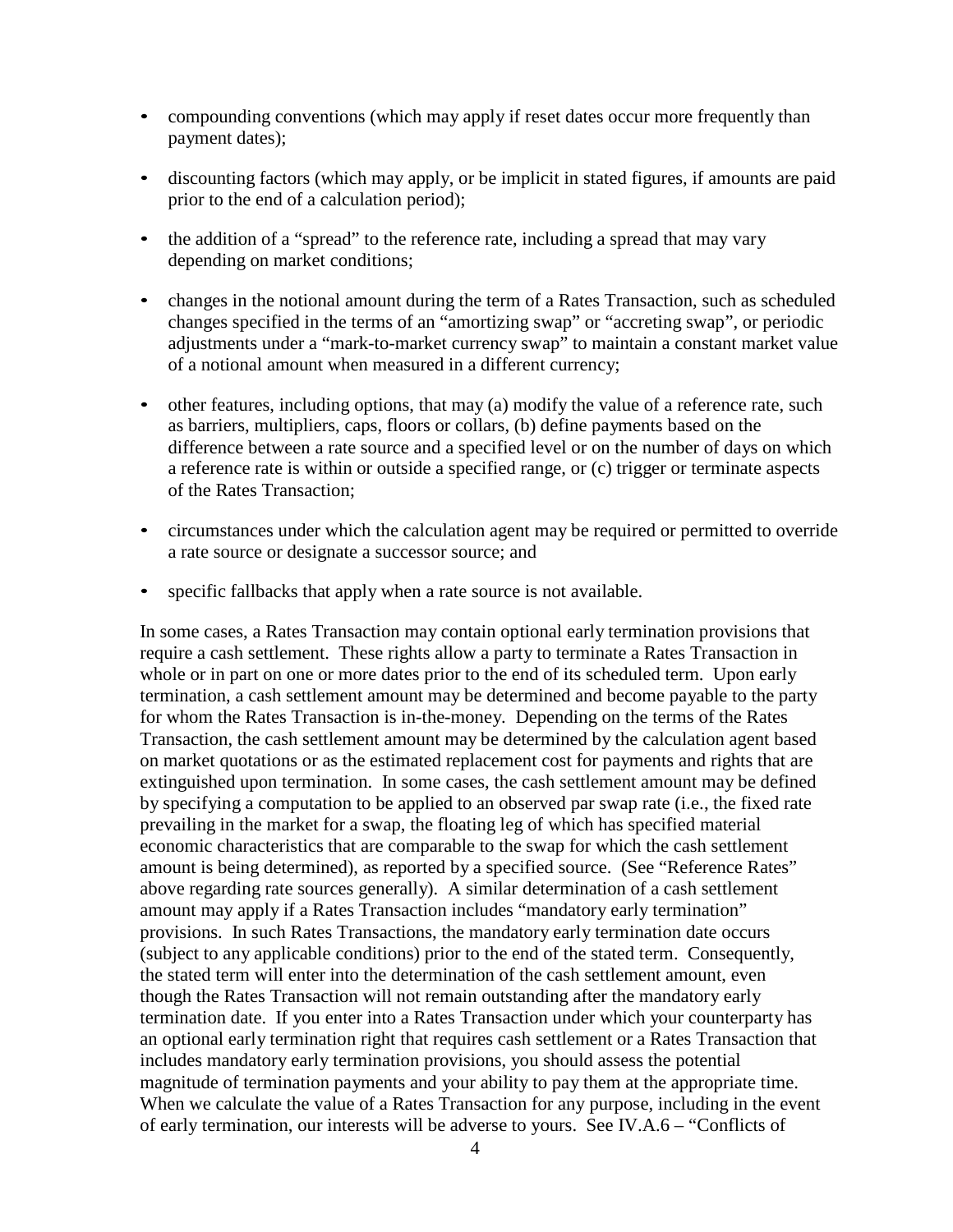Interest and Material Incentives – Our financial market activities may adversely impact Transactions – Act as calculation agent, valuation agent, collateral agent, or determining party" – of the General Disclosure Statement.

In other cases, a Rates Transaction may contain optional early termination provisions that allow one party to terminate the swap early without a cash settlement, with the result that the party for whom the Rates Transaction is in-the-money would lose the value of the Rates Transaction. If you enter into a Rates Transaction with a counterparty that has such an optional early termination right, you should assess the potential magnitude of the in-themoney amount you risk losing. See Section III.J – "Option Transactions present special considerations" – in the General Disclosure Statement.

## **No assurance that Rates Transactions are tailored to your hedging objectives**

In some cases, you may contemplate entering into a Rates Transaction in order to hedge or mitigate interest rate exposures related to a particular borrowing or debt issuance, an anticipated transaction or as part of a general asset and liability management program. This may include, for example, entering into a fixed-for-floating interest rate swap to fix your interest costs in connection with a floating rate loan or other borrowing. The success of such a strategy will depend on the detailed terms of the Rates Transaction and the relevant loan agreement, bond indenture or debt instrument, as well as future conditions that may affect your ability to access markets, conditions affecting your lenders or liquidity providers and future changes in interest rates, exchange rates, yield curves and other market and economic factors.

Mismatches in the timing and amount of payments between a Rates Transaction and a specific loan agreement, bond indenture or other debt instrument could occur due to differences in the definitions of the reference rates governing the Rates Transaction and the debt instrument (including the use of different rate sources or the same rate source with different fallback provisions) or differences in other payment terms and conventions, such as the day count fraction, reset dates, designated maturities and business day conventions for payment dates.

Basis risk is the risk that the rate or yield of the asset or liability that you wish to hedge does not correlate perfectly with the reference rate selected under a Rates Transaction. Basis risk will generally be present unless the same reference rate is an explicit contractual term of both the Rates Transaction and the hedged asset or liability. Even then, other terms in the related debt instrument may cause actual borrowing costs to diverge from the reference rate. For example, loan agreements typically contain yield protection and/or increased costs provisions to compensate lenders for increased costs or reduced revenue associated with carrying the loan, including as a result of changes in taxes, withholding, reserves, assessments, and capital requirements.

Basis risk also may arise from differences in the liquidity characteristics of your debt obligations or your creditworthiness as compared to borrowers or issuers whose debt is used to establish a reference rate. Furthermore, historically stable relationships between different reference rates may break down. Examples observed during the recent financial crisis include divergences between LIBOR and overnight indexed swap ("**OIS**") rates, as well as changes in the relationship between LIBOR and reference rates for tax-exempt debt. The relationship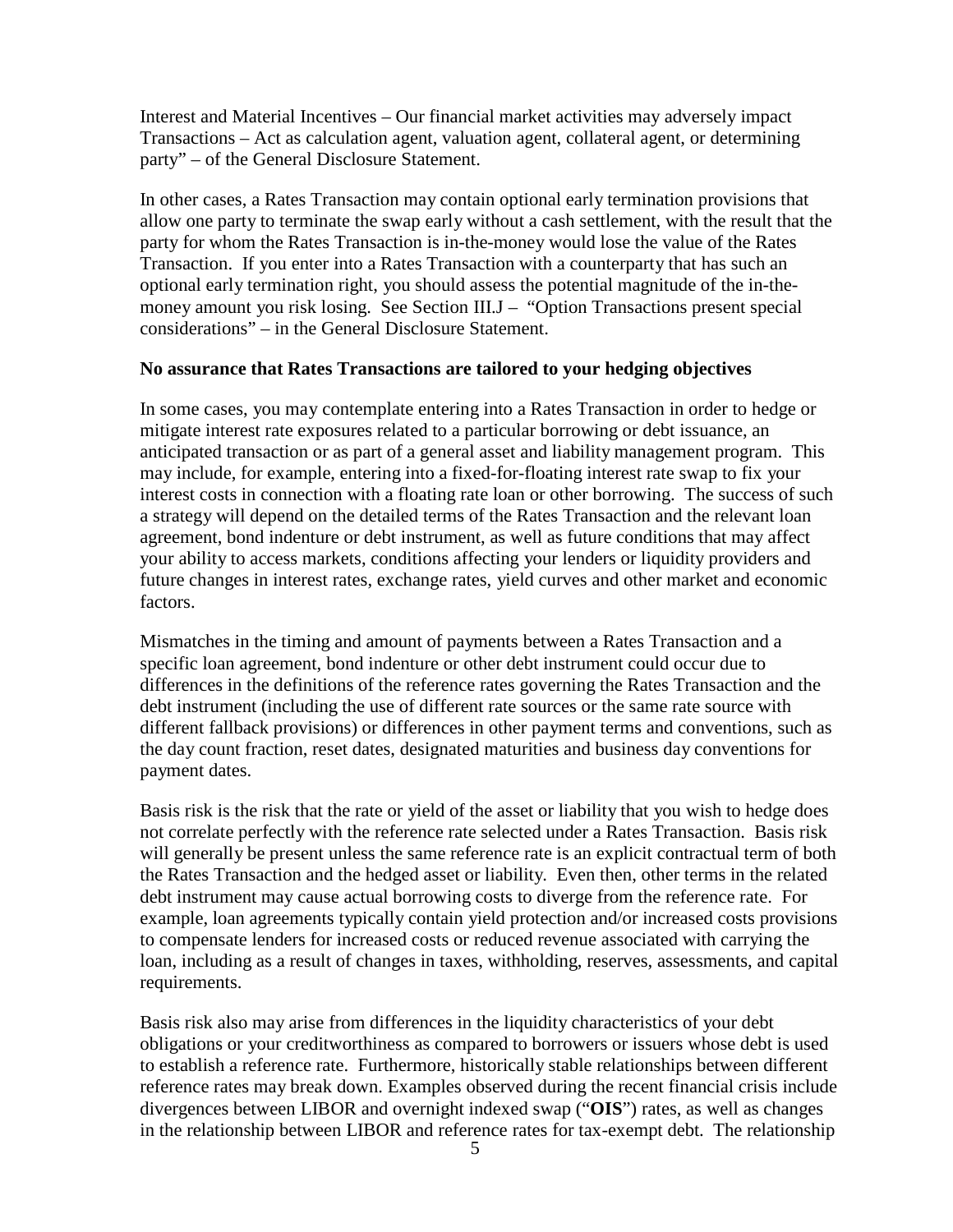between reference rates for taxable and tax-exempt instruments may be affected by changes in, or uncertainty about, future marginal tax rates and the tax treatment of comparable securities or other securities viewed by investors as substitutes.

If the asset or liability hedged by a Rates Transaction is prepaid or redeemed prior to maturity or amortizes at a faster rate than the notional amount of the Rates Transaction, then you may find yourself overhedged (i.e., having interest rate risk under the Rates Transaction that is no longer offset by a corresponding principal amount of the asset or liability). You should consider your ability and potential costs to terminate a Rates Transaction under such circumstances, and whether the excess notional amount remaining under a Rates Transaction might violate loan covenants or other contractual restrictions (such as investment guidelines) to which you or your assets are subject. In some circumstances, the cost of terminating a Rates Transaction may cause you to forego the flexibility afforded to you in the prepayment, call or redemption provisions of your debt instruments. In addition, a Rates Transaction may limit your ability to obtain release of collateral upon prepayment of a liability (for example, if you intend to refinance an asset with another lender) if such collateral also secures a Rates Transaction.

## **Additional Considerations for Specific Product Types**

The following is a discussion of certain material risks, terms and characteristics of some common types of Rates Transactions. The categories employed below are illustrative only, and are intended to assist you in understanding key features of certain prospective Rates Transactions. The discussion should not be viewed as a comprehensive description of any particular Rates Transaction that may be under discussion between you and us. Because nomenclature is neither standardized nor sufficiently descriptive to capture all important transaction features and variations, a particular Rates Transaction may have additional or different risks, terms and characteristics than described below, even if it is referred to by one of the following category names.

#### Interest rate swaps

• *Fixed-for-floating*: In a fixed-for-floating interest rate swap, one party makes periodic payments based on a fixed rate that is agreed upon at the execution of the swap, while the other party makes payments based on a floating rate that may be reset periodically. From the perspective of a fixed rate payer, an increase in the overall level of fixed interest rates of the relevant tenors in the fixed-for-floating swap market (e.g., an upward shift of the relevant yield curve) will generally cause the swap to increase in value, because the fixed rate payer's contractually specified fixed rate obligations will be relatively lower with respect to the increased fixed rate then prevailing in the market. Conversely, if the overall level of fixed interest rates in the fixed-for-floating swap market falls, the value of the swap to the fixed rate payer will generally decline. From the perspective of the floating rate payer, the corresponding value changes will be reversed. Under certain fixed-for-floating interest rate swaps, known as "inverse floaters," the floating interest rate will be determined by subtracting the reference rate from a fixed level (among other features of the calculation), which causes the floating interest rate to fluctuate inversely with the level of the reference rate. In this case, an upward shift of the relevant yield curve would generally cause an inverse floater to decline in value from the perspective of the fixed rate payer, and vice versa.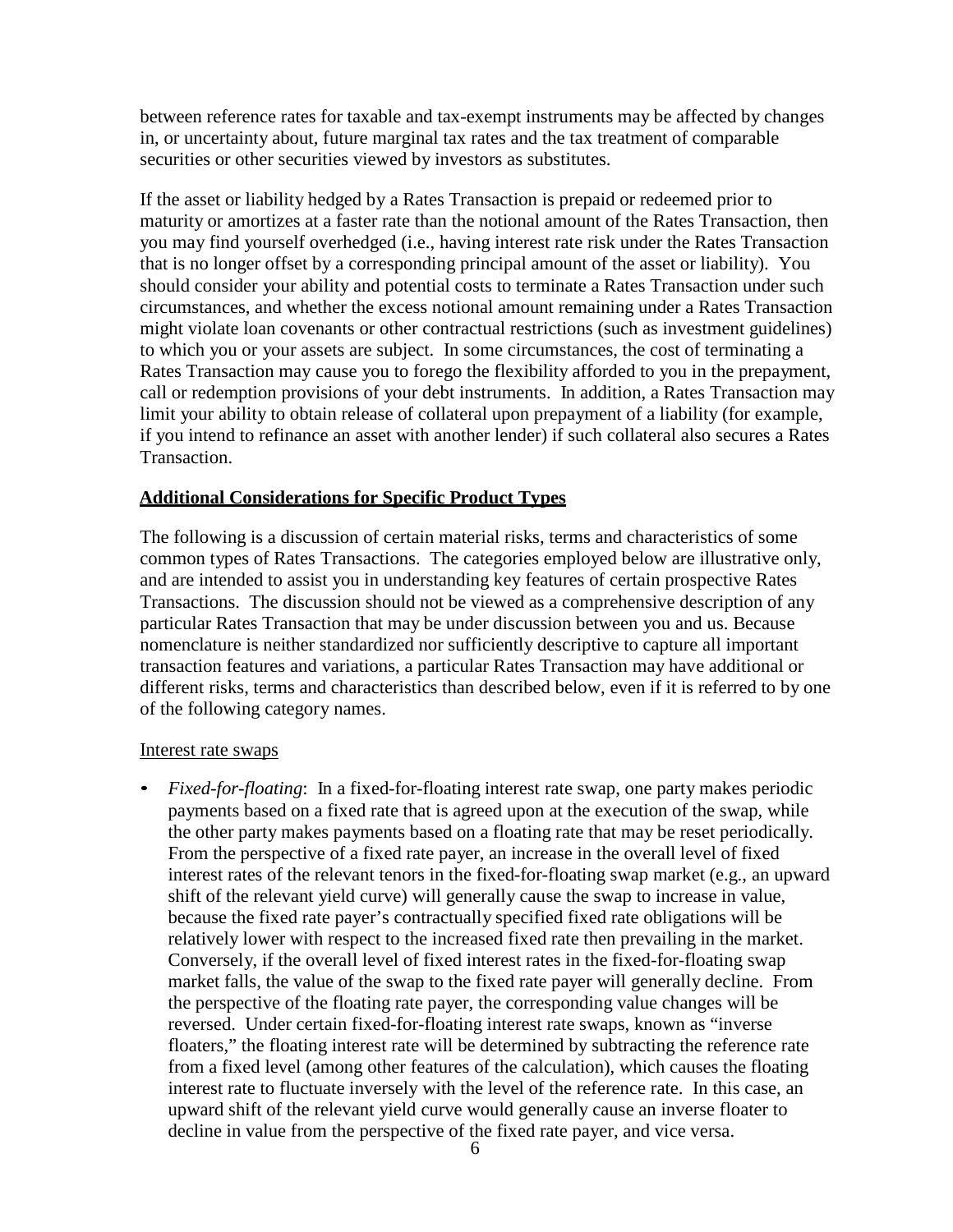- *Overnight indexed swap*: The term "overnight indexed swap" ("**OIS swap**") generally refers to a fixed-for-floating swap in which the floating reference rate is an overnight interbank rate. Because the interval between payments under an OIS swap typically encompasses multiple daily observations of the overnight rate, the payment computation must take these multiple values into account. Various methods are possible, including arithmetic averaging and daily compounding with various compounding conventions. The compounding conventions may be included within the definition of the reference rate, or may be explicitly provided for in the swap confirmation.
- *Single currency basis swap*: In a single currency basis swap, periodic payments are exchanged based on two floating reference rates, both denominated in the same currency, which may include two floating reference rates that are different designated maturities of the same underlying rate. The value of a basis swap generally is sensitive to changes in the relationship between the two floating rates, which in turn depends on market conditions affecting the supply and demand for funds or debt instruments in markets relevant for each reference rate. If the floating rates have different designated maturities, the value of the basis swap will be particularly sensitive to the shape of the relevant yield curve, and changes in its steepness or an inversion of the yield curve may result in significant losses. Accordingly, a basis swap with floating rates of the same underlying rate but different designated maturities may sometimes be referred to as a "steepener" or "flattener." If leverage is applied to the applicable difference in the reference rates, or "basis," any adverse movements of the reference rates from your perspective will be magnified.
- *Cross currency rate swap*: In a cross-currency rate swap, payments are exchanged based on either two floating reference rates, one floating rate and one fixed rate, or two fixed rates, each with a corresponding notional amount denominated in a different currency. Notional amounts are exchanged on the effective date and the maturity date, although in some transactions notional amounts are not exchanged, creating a coupon-only cross currency rate swap. In a mark-to-market cross-currency swap, the notional amount in one currency (the "variable currency") will be adjusted to maintain a constant value in terms of the other notional currency (the "constant currency"), and in addition to the other amounts payable on a payment date the parties will exchange a mark-to-market payment based on the change in the value of the variable currency relative to the constant currency over the payment period. The value of a cross-currency rate swap will depend on interest rates and yield curves in each currency, as well as the spot and forward exchange rates between the two currencies. Cross-currency rate swaps generally involve an exchange of different currencies, in which case settlement risk will be present unless the parties have arranged an effective mechanism for payment-versuspayment settlement. See "Settlement Risk" in the Disclosure Annex for Foreign Exchange Transactions, published by the International Swaps and Derivatives Associations, Inc. ("**FX Disclosure Annex**"). In some cases, the terms of a crosscurrency rate swap may provide that amounts calculated in one or both of the notional currencies are converted into a settlement currency (which may be one of the notional currencies or may be a different currency) and netted. See the FX Disclosure Annex generally regarding considerations relevant to payments in foreign currencies and calculations based on exchange rates, including in particular the discussion of disruption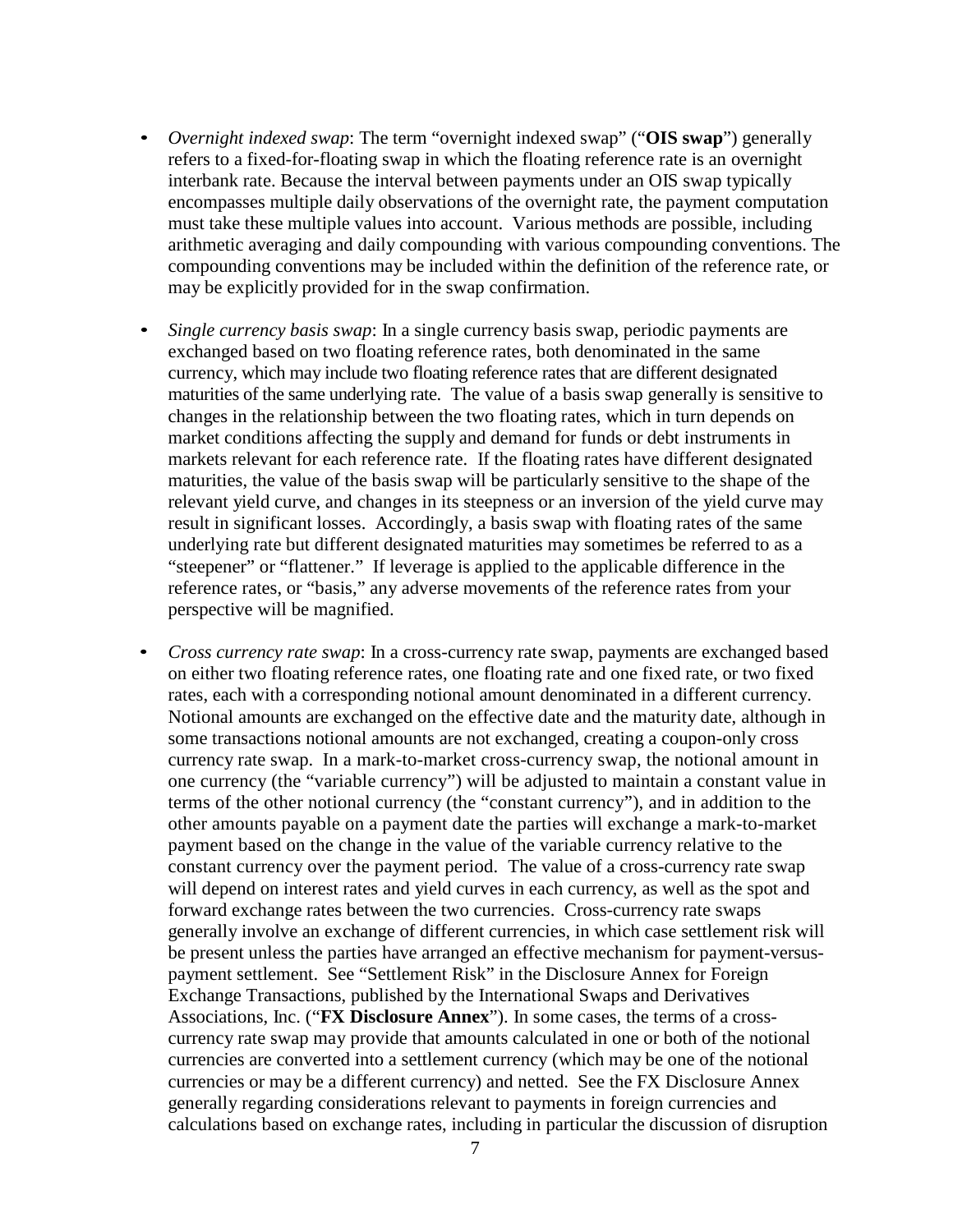events and disruption fallbacks.

- *Forward starting swap*: The term "forward starting swap" generally refers to a fixedfor-floating interest rate swap where the terms are negotiated today but the swap does not initiate until some specified date in the future. Upon such date, a forward starting swap will operate as a typical fixed-for-floating interest rate swap does. For example, an investor who wants a swap with a three-year duration beginning one year from today can enter into a forward starting swap. Investors may wish to do this when they want to lock in certain rates that are being offered today. A forward starting swap can be equivalent to combining two spot fixed-for-floating swaps, and therefore the risks to investors are similar to those of fixed-for-floating swaps. From the perspective of the fixed rate payer, an increase in the overall level of fixed interest rates after the time the swap is executed will generally cause the forward starting swap to increase in value, because the fixed rate payer will have agreed to pay a rate that is now lower than prevailing rates. Conversely, if the overall level of fixed interest rates decreases, the value of the forward starting swap to the fixed rate payer will generally decline. From the perspective of the floating rate payer, the corresponding value changes will be reversed.
- *Accreting and amortizing swaps*: In a standard fixed-for-floating swap, the notional principal amount of the swap upon which the fixed and floating payments are made is fixed for the life of the swap. In an accreting swap, the notional principal amount of the swap grows over time. Therefore, the fixed rate payments will increase over time and the floating rate payments will be calculated based on a growing principal amount. Conversely, in an amortizing swap the notional principal amount of the swap decreases over time. The rate of accretion or amortization can be set to a specified level or tied to a reference rate. The pricing and valuation of accreting and amortizing swaps is no different than that of a fixed-for-floating rate swap. However, it should be noted that in the case of an accreting swap, exposure to changes in interest rates increases as time goes on, since the notional principal amount of the swap is increasing. Exposure to changes in interest rates decreases as time goes on in the case of an amortizing swap, since the notional principal amount of the swap is decreasing.
- *Constant maturity swap*: In a constant maturity swap, the floating rate payment is based on a reference rate or yield of a specified, constant maturity. That is, instead of being tied to a rate such as LIBOR on each periodic reset, the floating rate leg will be periodically reset to what the fixed rate prevailing in the market at such time is for a swap with a given, constant maturity and a comparable opposite leg. This is called the "CMS rate." The payment opposite the CMS rate leg may be a fixed rate, a standard floating rate or another CMS rate. The value of a constant maturity swap will depend on the shape of the yield curve. Generally, a constant maturity payer will benefit from a flattening or inversion of the yield curve and is exposed to the risk of the yield curve steepening. Other types of constant maturity swaps, including constant maturity Treasury swaps and constant maturity mortgage swaps, are similar to the constant maturity swap described above, except that the floating rate is based on a Treasury bond or a mortgage-backed security with a specified constant maturity, as applicable.
- *Range accrual swap*: A range accrual swap will have one or more legs that pay either a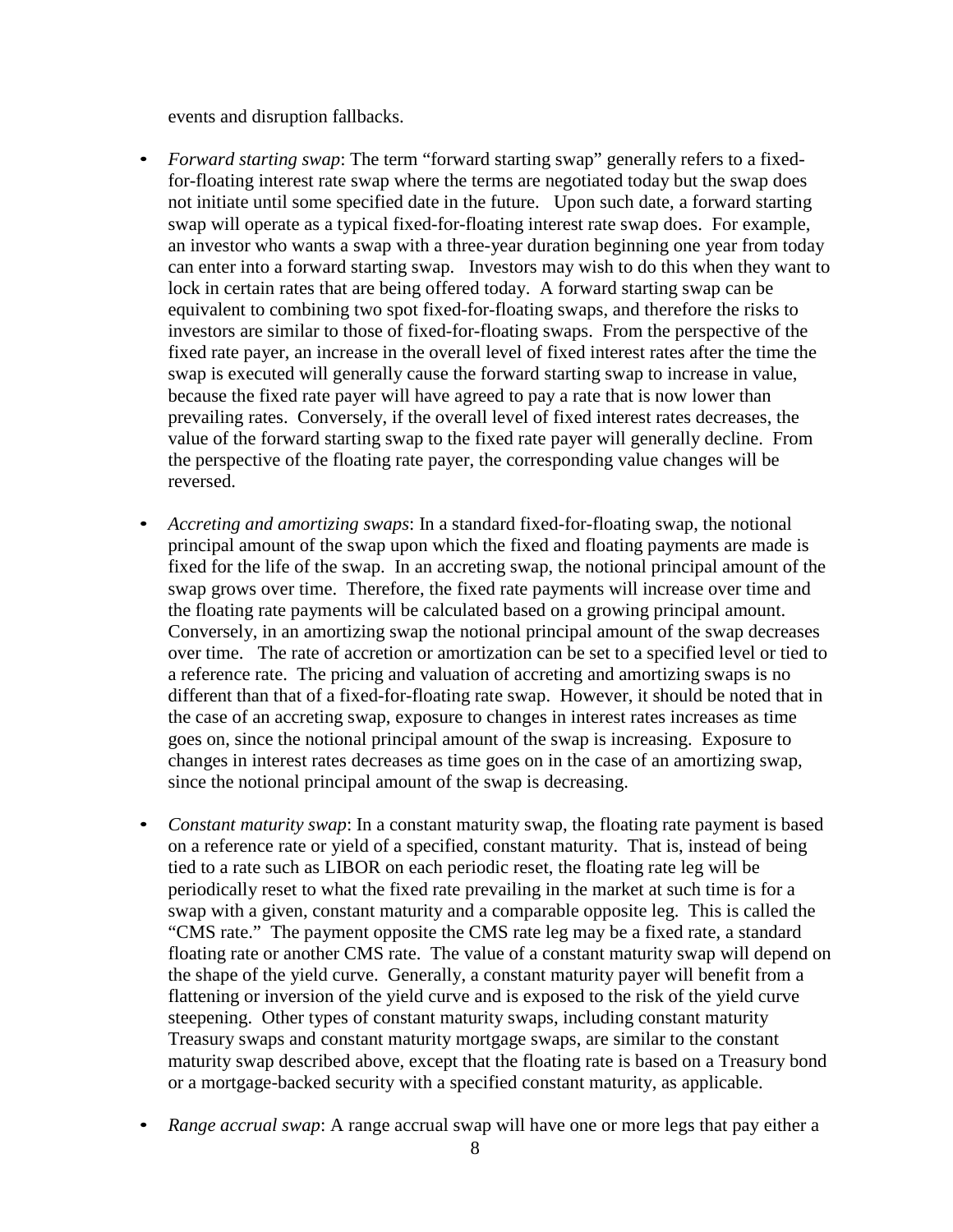fixed or floating rate payment, where interest only accrues at the specified rate on days on which one or more specified conditions is met. For example, interest may only accrue on such leg on days when 3 month LIBOR is within a specified range or ranges. The party paying a simple fixed or floating leg and receiving payments based on any range accrual leg assumes the risk that the reference rate, level, price or other value will stay outside of the specified range or ranges in which interest accrues (or, more generally, that the specified accrual condition does not occur). The condition for accrual may be observed daily during each payment period or weekly, monthly or at such other time period as may be agreed upon by the parties. The range or ranges can stay the same throughout the life of the swap or could change according to a predefined schedule. If the accrual of interest is subject to conditions relating to two different Underliers (called a "dual range accrual swap"), then the swap will be subject to risks associated with both Underliers, and no interest will accrue if either Underlier is outside of the relevant range, even if the other is within the relevant range.

- *Zero coupon swap*: A zero coupon swap is a fixed-for-floating interest rate swap under which the fixed leg consists of a single fixed payment at maturity of the swap, rather than periodic payments over the term of the swap. The floating rate payer has increased credit exposure to the fixed rate payer under a zero coupon swap as compared to a conventional fixed-for-floating interest rate swap because of the greater amount that is owed to the floating rate payer by the fixed rate payer for a longer period of time. The floating rate payer also has increased exposure to fluctuations in general interest rates under a zero coupon swap as compared to a conventional fixed-for-floating interest rate swap because the floating rate payer will not receive fixed payments that it could otherwise reinvest at market rates throughout the term of the swap.
- *Inflation swap*: An inflation swap is a fixed-for-floating swap where the floating reference rate is a published measure of the rate of inflation. The value of an interest rate swap to a fixed rate payer will increase if expectations about the applicable measure of inflation rise, and decrease if expectations about the applicable measure of inflation fall. The converse is true for a floating rate payer under an inflation swap. The terms of the inflation swap will specify whether the floating payment will be based solely on the initial publication of the relevant inflation measure or whether it will be subject to adjustment if the relevant inflation measure is revised. If the relevant inflation measure is discontinued or is not published on a date of determination, the calculation agent (which may be us) may be required to select a substitute inflation measure or to calculate the relevant inflation level pursuant to an alternative methodology, which in either case may adversely affect the Transaction Economics from your perspective. The particular inflation measure underlying an inflation swap may exclude various categories of prices from the measure of inflation, which may have a significant effect on the measure of inflation. If your objective in entering into an inflation swap is to hedge other exposure that you have, you should consider carefully how well the particular inflation measure represents your other exposure. For purposes of valuing an inflation swap, observed market prices may be adjusted for seasonality, which may increase the level of uncertainty of the valuation. When we calculate the value of an inflation swap for any purpose, including in the event of early termination of an inflation swap, our interests will be adverse to yours. See IV.A.6 – "Conflicts of Interest and Material Incentives – Our financial market activities may adversely impact Transactions – Act as calculation agent, valuation agent, collateral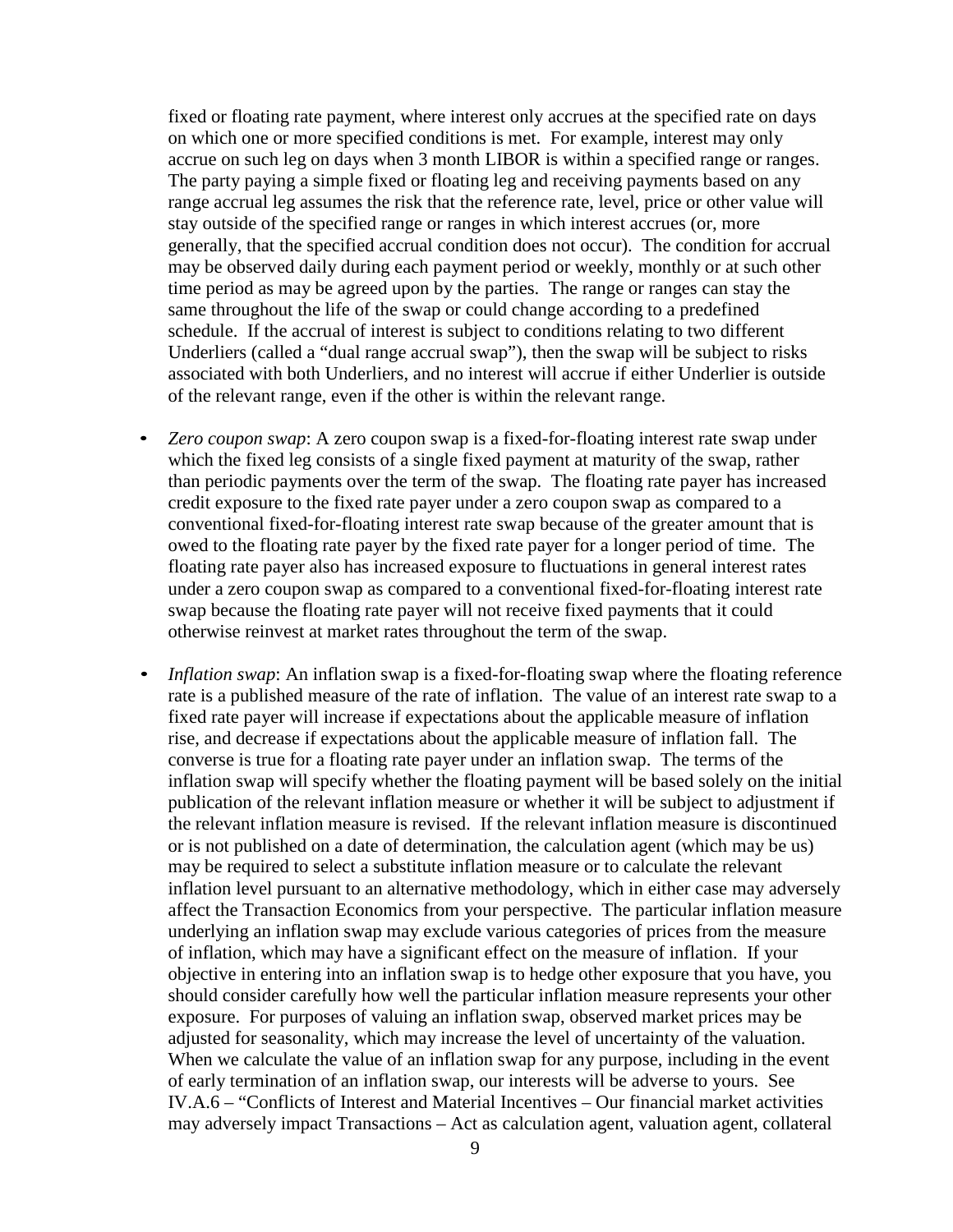agent, or determining party" – of the General Disclosure Statement. Inflation swaps often have floors or caps or other option-like features. See "Options / Swaptions" below for a discussion of certain risks relating to such option-like features.

• *Other valuation considerations*: The value of an interest rate swap may be determined by reference to a series of forward rates for each future calculation period. A forward rate can be viewed as representing the currently prevailing fixed forward price of a particular future floating rate payment. Forward rates may be observable market rates in some cases, or may be interpolated from observed rates or implied by zero-coupon interest rates with tenors corresponding to the beginning and end of the relevant calculation period. In general, the portion of the value of an interest rate swap that is attributable to the exchange of payments on a given payment date may be determined by discounting a payment of the forward rate to present value at an appropriate discount rate (which may be based on a different yield curve than used to derive the forward rates) and comparing this amount to the discounted present value of the corresponding fixed rate payment, in the case of a fixed-for-floating swap, or the corresponding payment of the forward rate for the other floating leg, in the case of a basis swap. Consequently, the value will depend not only on the current level of the interest rates of the same designated maturity as the floating reference rate, but also on the entire yield curve up to the maturity date of the swap. The value may be affected by changes in the shape of the yield curve as well as the overall level of interest rates. For certain types of swaps under which payment flows do not correspond in timing or amount to payments on the traded instruments that define the reference rates, valuations may depend on volatilities of forward rates. The pricing of such swaps is inherently more complex than the pricing of simpler interest rate swaps and generally requires use of models that describe fluctuations of the yield curve or approximated methods such as convexity adjustments. Examples of such swaps include arrears-setting swaps (i.e., in which a floating rate is set at the end of a calculation period and applied retroactively) and constant maturity swaps.

#### Forward rate agreements

A forward rate agreement ("**FRA**") generally is an agreement to exchange payments based on the difference between (A) a fixed rate that is agreed upon at execution and (B) a floating rate that will be observed at some future date. If the FRA specifies a settlement date prior to the end of the accrual period for the observed floating rate, then the fixed and floating amounts that will accrue are discounted (typically using the observed floating rate to determine the discount factor) to their present value on the settlement date. This discount factor may differ from the rate at which you would be able to invest or borrow funds. Valuation considerations for FRAs are generally similar to those for interest rate swaps. The specified floating rate may be an interest rate, such as LIBOR, or a yield on a specified bond, such as the yield on a specified U.S. Treasury bond. If your objective in entering into a FRA is to hedge the interest rate you will be required to pay under an expected future financing, you should consider whether the floating rate under the FRA is determined on the same basis as that on which the interest rate you are hedging will be determined. Any differences may reduce the effectiveness of the FRA for your hedging purposes. A FRA entered into for the purpose of hedging the interest rate you will be required to pay under an expected future financing may also be referred to as a "rate lock agreement."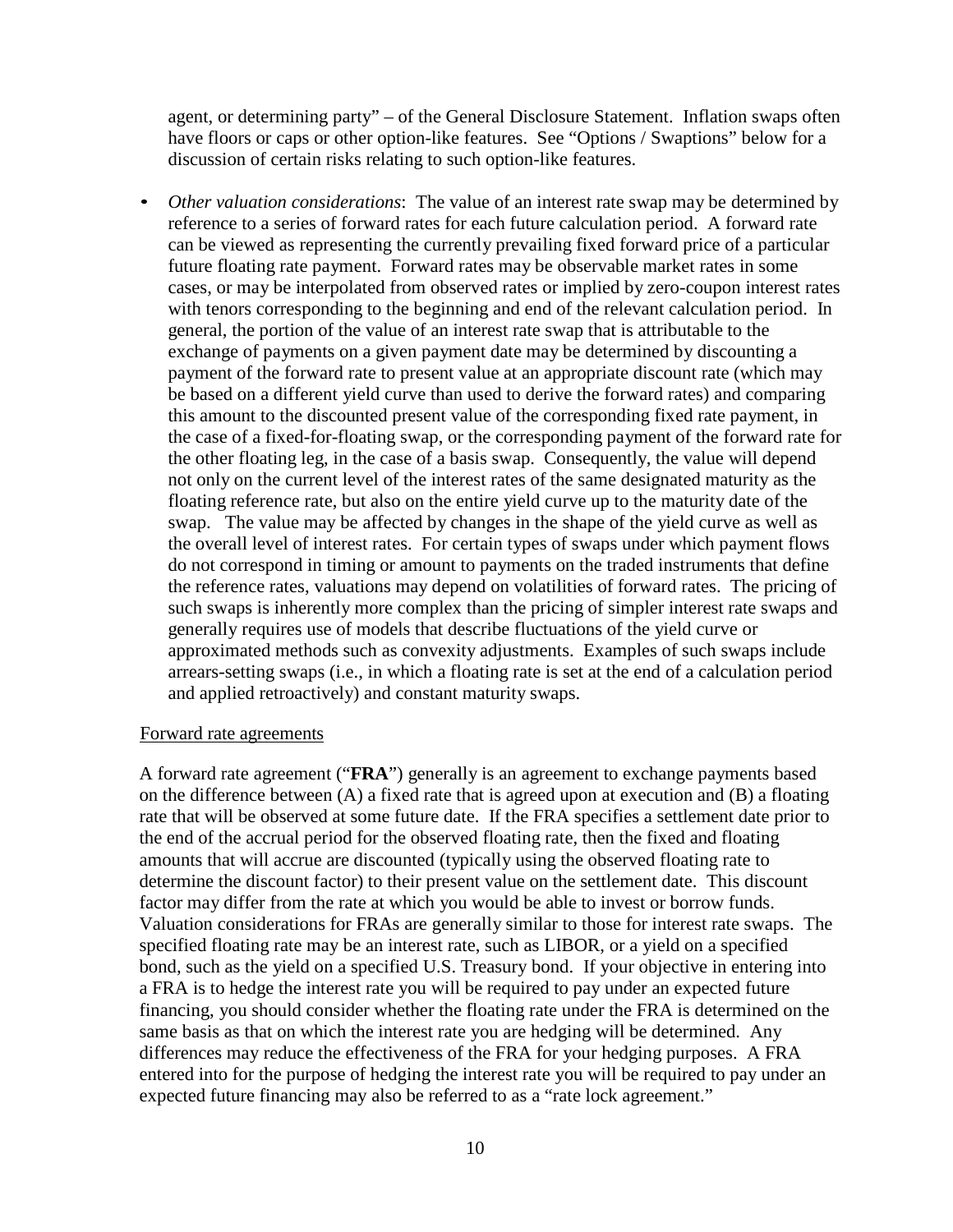#### Options / Swaptions

Under an interest rate option, the parties have exposure to only one direction in the movements of a reference rate or the spread between reference rates. In the case of a call option, the "option buyer" pays a premium and will receive a payment from the "option seller" upon exercise if the reference rate or spread exceeds a specified strike level at the applicable time, and will otherwise not be entitled to any payment from the option seller. In the case of a put option, the option buyer pays a premium and will receive a payment from the option seller upon exercise if the reference rate or spread is less than a specified strike level at the applicable time, and will otherwise not be entitled to any payment from the option seller. If the option buyer pays the premium at the commencement of the Rates Transaction, the credit exposure under the Rates Transaction will be one-way (i.e., only the option buyer faces counterparty credit risk). If the option buyer pays the premium during or at the conclusion of the Rates Transaction, both parties will have counterparty credit risk.

A Rates Transaction commonly referred to as a "cap" is a series of call options on a specified reference rate, and a Rates Transaction commonly referred to as a "floor" is a series of put options on a specified reference rate. A party may enter into a cap or a floor as an individual Rates Transaction, or a cap and/or floor may be embedded in a Rates Transaction with other features.

A "collar" is a Rates Transaction in which one of the parties purchases a cap and sells a floor. The premium received from selling the floor may offset all or a portion of the premium for the purchased cap, or may in some instances be greater than the cap premium. As with other options, the sale of a floor or cap entails certain risks. See Section III.J – "Option Transactions present special considerations" – of the General Disclosure Statement. If you are considering purchasing a collar in order to hedge a floating rate borrowing, you should be aware that by selling the embedded floor you will forego any benefit from reduced borrowing costs if interest rates decline below the strike rate of the floor.

An interest rate swaption is an option that provides one party with the right, but not the obligation, to enter into an interest rate swap at an agreed-upon fixed rate on the specified future exercise date or dates. In a "pay-fixed" swaption, the holder of the swaption has the right to enter into an interest rate swap as a payer of the fixed rate and receiver of the floating rate, whereas in a "receive-fixed" swaption, the holder has the right to enter into an interest rate swap as a receiver of the fixed rate and a payer of the floating rate. In either case, the writer of the swaption has the obligation to enter into the opposite side of the interest rate swap from the holder. In some cases a swaption only uses the underlying swap as a means to determine the amount payable upon exercise of the swaption. In that case, the underlying swap will be treated as if it terminated immediately upon exercising the swaption.

Interest rate options and swaptions have the risks and characteristics described in Section III.J – "Option Transactions present special considerations" – of the General Disclosure Statement.

In some cases, you may decide to purchase an interest rate option or swaption to lock in interest rate hedging terms in advance of a future financing. You should be aware that if the future transaction is not consummated for any reason, you will have received no hedging benefit from the premium payment and other costs incurred in purchasing the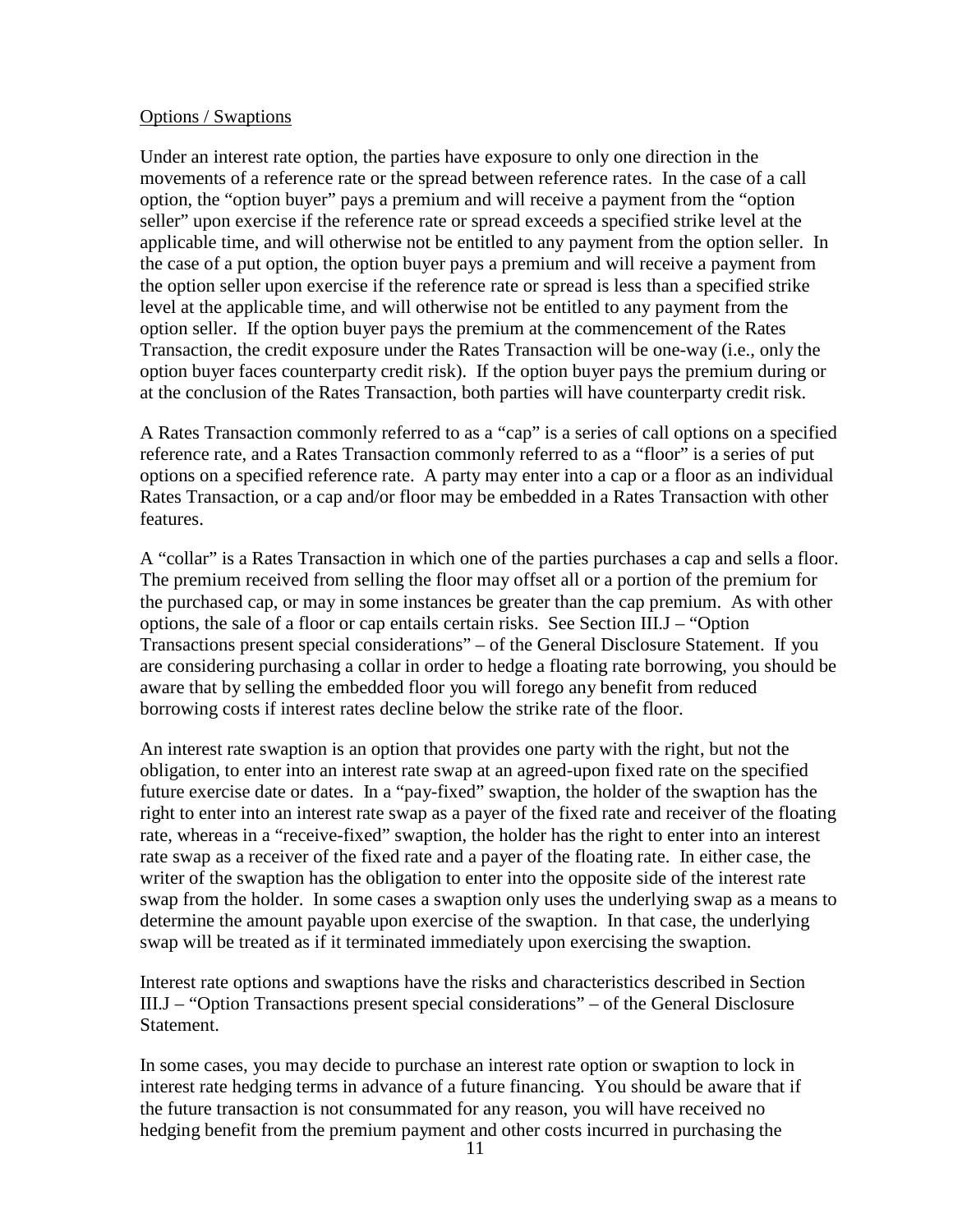option or swaption.

In some cases, you may decide to sell an interest rate option or swaption. Selling an option or swaption may involve substantial risks. See Section III.J – "Option Transactions present special considerations" – of the General Disclosure Statement. Your objective in selling the option or swaption, for example, may be to capture the value of options you own, such as an option to redeem or prepay indebtedness, or your anticipated flexibility in determining when and whether to issue future indebtedness. You should be aware that such strategies are inherently risky, depend on a confluence of factors that are difficult to predict and may result in substantial losses.

A call option and a pay-fixed swaption generally increase in value as the underlying reference rate or spread, or the par swap rate (i.e., the value of the fixed rate at which a swap has zero present value) for the underlying swap, increases, assuming other relevant factors remain unchanged. The converse is true for a put option and a receive-fixed swaption. The price of any option or swaption will reflect both an intrinsic value component, which may be zero, and a time premium component. See Section III.J – "Option Transactions present special considerations" – of the General Disclosure Statement. The pricing of interest rate options and swaptions is inherently more complex than the pricing of many other options because the value is a function of the entire yield curve rather than a single market price. Valuation models differ in the parameters used to describe fluctuations of the yield curve, and may be significantly more complex than option pricing models employed for other asset classes based on a single volatility.

Options and swaptions have an exercise style, which may be European, American or Bermudan, and exercise may be subject to various conditions. You should review and understand the conditions and requirements for exercising an interest rate option or swaption and the consequences of exercise, as described in Section III.J of the General Disclosure Statement.

## Forward volatility agreement

Under a typical interest rate forward volatility agreement, the parties agree on the trade date to enter into a "straddle" on a specified future date (the "reference date") with terms that will be based on a volatility level that is agreed by the parties on the trade date. A "straddle" is a combination of a put option and a call option (or a pay-fixed swaption and a receive-fixed swaption) on a specified reference rate or spread (or underlying interest rate swap), both of which are purchased by the same party (the "option buyer"). The premiums for the options (or swaptions) will be determined by the calculation agent on the reference date based on the specified volatility level and other option pricing inputs as of the reference date. The strike prices for the options may also be determined by the calculation agent on the reference date based on such specified volatility level and/or other specified variables, or may be specified under the terms of the forward volatility agreement.

The specified volatility level may reflect an estimate or projection, as of the trade date, of what the implied volatility will be, on the reference date, for the specified reference rate, spread or underlying interest rate swap with respect to the period between the reference date and the expiration date. If such implied volatility, based on market prices for similar options or swaptions on the reference date, is less than the specified volatility level, then the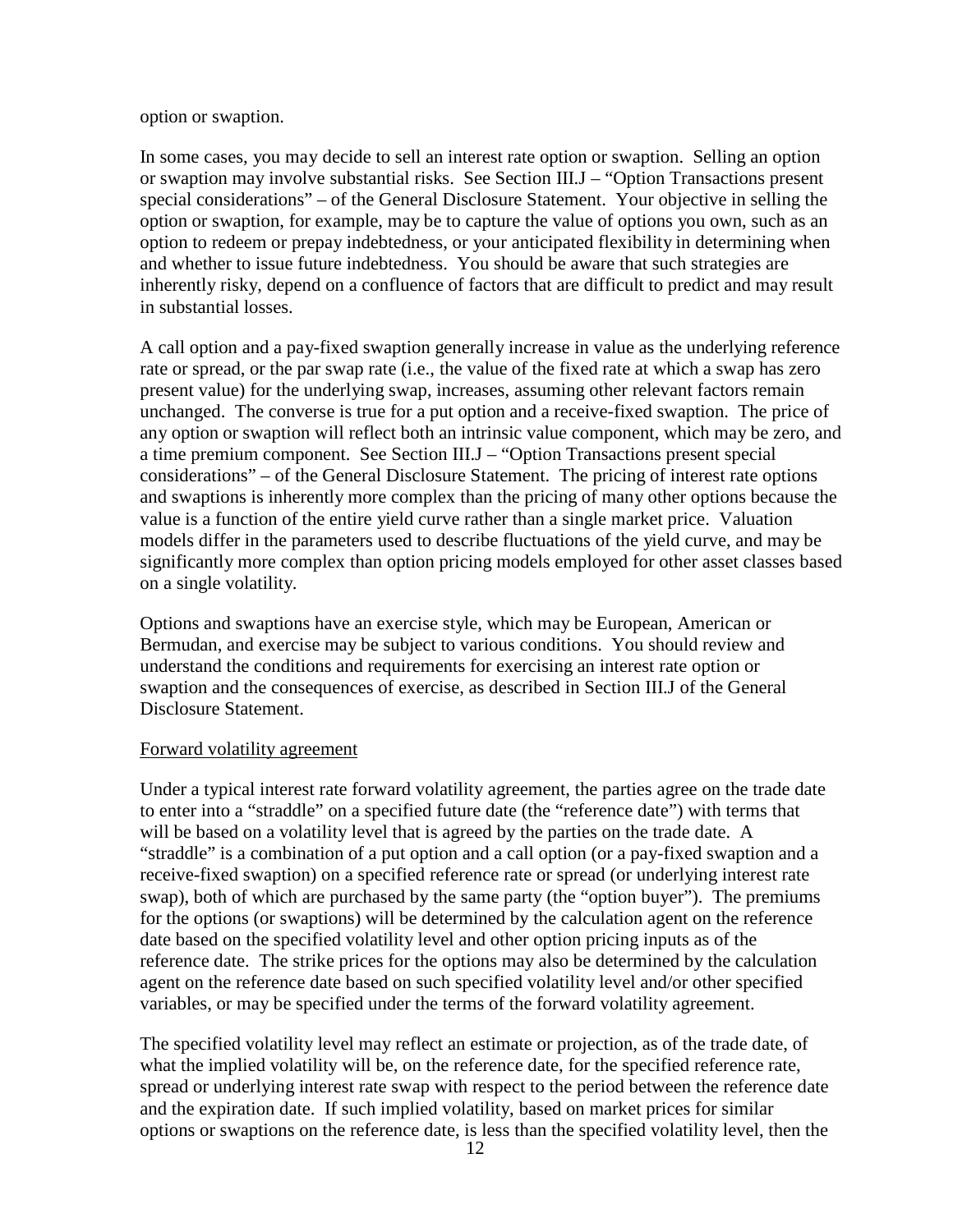premiums paid by the option buyer will generally be greater than the market price of similar options on the reference date, and vice versa. For considerations relevant to the calculation of volatility, please refer to Section II.J – "General characteristics of variance- and volatility-linked Transactions" – of the General Disclosure Statement.

The calculation agent may be required to exercise judgment in determining the premiums and strike prices of the options or swaptions, and the calculation agent may make those determinations in a manner that is adverse to your interests. Please refer to Section IV.A.6 – "Act as calculation agent, valuation agent, collateral agent, or determining party" – of the General Disclosure Statement.

A forward volatility agreement is an agreement to buy or sell options, which have the risks and characteristics described in Section III.J – "Option Transactions present special considerations" – of the General Disclosure Statement.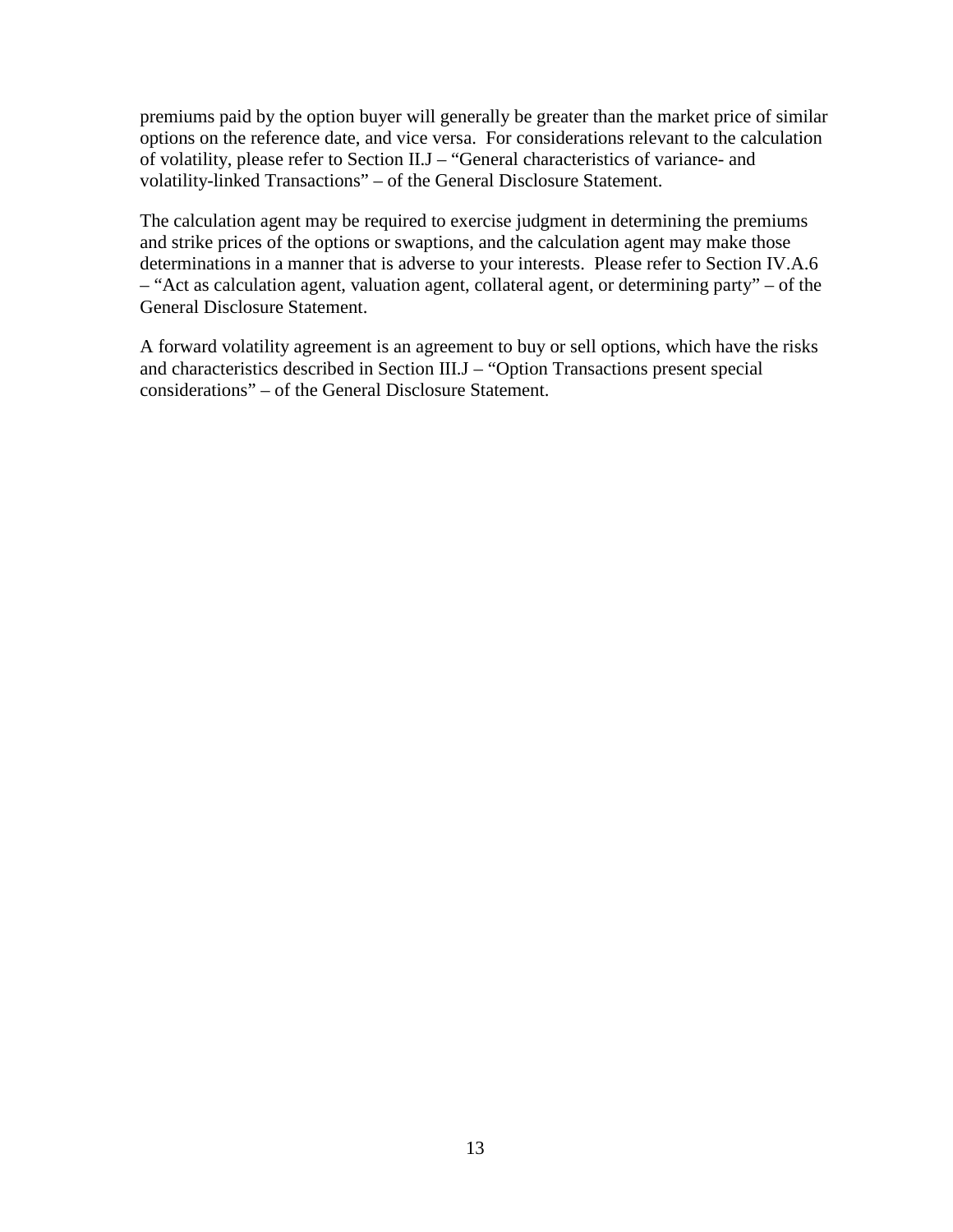## **ISDA®**

International Swaps and Derivatives Association, Inc.

## **IBOR Alternative Reference Rates Disclosure**

## Disclosure for Rates Transactions

This Disclosure supplements and should be read in conjunction with the Disclosure Annex for Interest Rate Transactions. NOTHING IN THIS DISCLOSURE AMENDS OR SUPERSEDES THE EXPRESS TERMS OF ANY TRANSACTION BETWEEN YOU AND US OR ANY RELATED GOVERNING DOCUMENTATION. Accordingly, the information provided in this Disclosure is subject in all cases to the actual terms of a Rates Transaction executed between you and us and its governing documentation (whether or not such qualification is expressly stated).

## Disclosure for IBOR-based Obligations and Investments

This Disclosure is provided for Rates Transactions where an IBOR is an Underlier, but also provides information that may be useful in connection with other IBOR-based Obligations and Investments, including those for which Rates Transactions are entered into or acquired for hedging, risk management or investment purposes.

ISDA makes no representation or warranty, express or implied, regarding this Disclosure, assumes no responsibility for any use of this Disclosure and undertakes no duty to update this Disclosure to reflect future market or other developments relating to the subject matter hereof.

## As used herein:

"IBOR" refers generally to any reference rate or benchmark rate that is an "interbank offered rate" intended to reflect, measure or estimate the average cost to certain banks of borrowing or obtaining unsecured short-term funds in the interbank market in the relevant currency and maturity, based on quotations or other information submitted by such banks to a recognized sponsor or administrator that publishes such reference rate or, as the case may be, as may be provided by one or more reference banks to a calculation agent or determining party pursuant to interest rate setting or fallback provisions or otherwise.

"IBOR-based Obligations and Investments" means transactions, contracts, loans, securities, debt instruments, derivatives or other obligations or investments that include or reference an IBOR-based rate, whether or not related to a Rates Transaction or constituting a Rates Transaction.

"LIBOR" refers generally to any IBOR that is a London interbank offered rate that may be used in the financial markets without necessarily referring to a specific definition used in a financial instrument or to ICE LIBOR.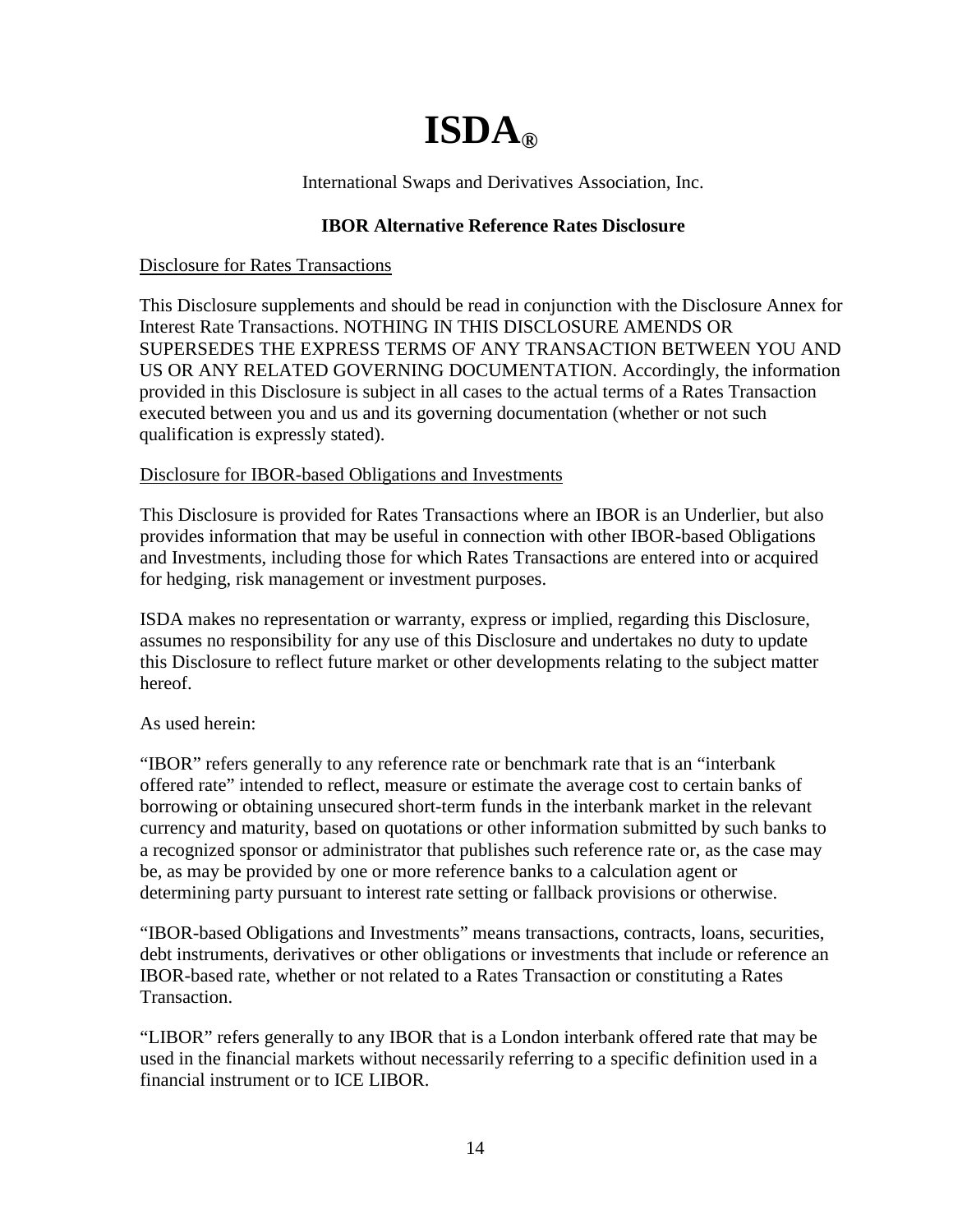## Understanding IBORs

Because IBOR definitions vary, it will be important for you to understand such definitions along with the other interest rate provisions when you enter into or acquire IBOR-based Obligations and Investments. For example, if you enter into or acquire an IBOR-based Obligation or Investment and hedge the IBOR with a derivative, there could be differences in the respective IBOR definitions and/or their interest rate fallback provisions. If the result is a material interest rate mismatch between the two financial products, this could expose you to "basis risk" and otherwise undermine the effectiveness of the derivative as a hedge.

In the case of any IBOR that is produced or published by a compiling body, sponsor or administrator, such as by ICE Benchmark Administration ("IBA"), you should familiarize yourself with the composition and characteristics of the IBOR. You may also wish to consider how the IBOR is determined (including the transparency of the methodology used and the process for making changes to such methodology), the governance of, and accountability for, the IBOR determination process (including contingency measures in the event of insufficient or no inputs, such as reliance on the expert judgment of quoting banks or other contributors), and other factors affecting the operation, credibility and reliability of the IBOR. Information regarding an IBOR, such as that published by IBA, may be publicly available from the IBOR's compiling body, sponsor or administrator on its website.

Whether an IBOR is appropriate to meet your financial needs, objectives and hedging strategies should be part of any suitability analysis that you conduct in entering into or acquiring any IBOR-based Obligation or Investment and, depending upon your circumstances, may be important for you to assess periodically as your financial needs, objectives and hedging strategies change, or as methodological or other changes take place with respect to such IBOR, including any potential discontinuance as discussed below.

## IBOR Modifications & Discontinuance

A compiling body, sponsor or administrator of an IBOR may make methodological or other changes that could change the value of the IBOR, including changes related to the method by which the IBOR is calculated, eligibility criteria applicable to contributing banks or funding sources, or timing related to submissions or the publication of the IBOR. In addition, the compiling body, sponsor or administrator may alter, discontinue or suspend calculation or dissemination of the IBOR (in which case a fallback method of determining the reference rate may apply, if specified in the relevant IBOR-based Obligation or Investment).

Regulatory and industry initiatives concerning IBORs may result in changes or modifications affecting IBOR-based Obligations and Investments or IBORs, such as a change in the compiling body, sponsor or administrator of an IBOR, the suspension, discontinuance or unavailability of an IBOR, the development of an alternative reference rate ("ARR"), a need to determine or agree a substitute or successor reference rate or ARR, and/or a need to determine or agree a spread to be added to or subtracted from, or to make other adjustments to, a substitute or successor reference rate or ARR to approximate an IBOR equivalent rate (as further described below), not all of which can be foreseen at the time you enter into, issue or acquire an IBOR-based Obligation or Investment. You should consider how IBOR-based Obligations and Investments and IBORs may be affected by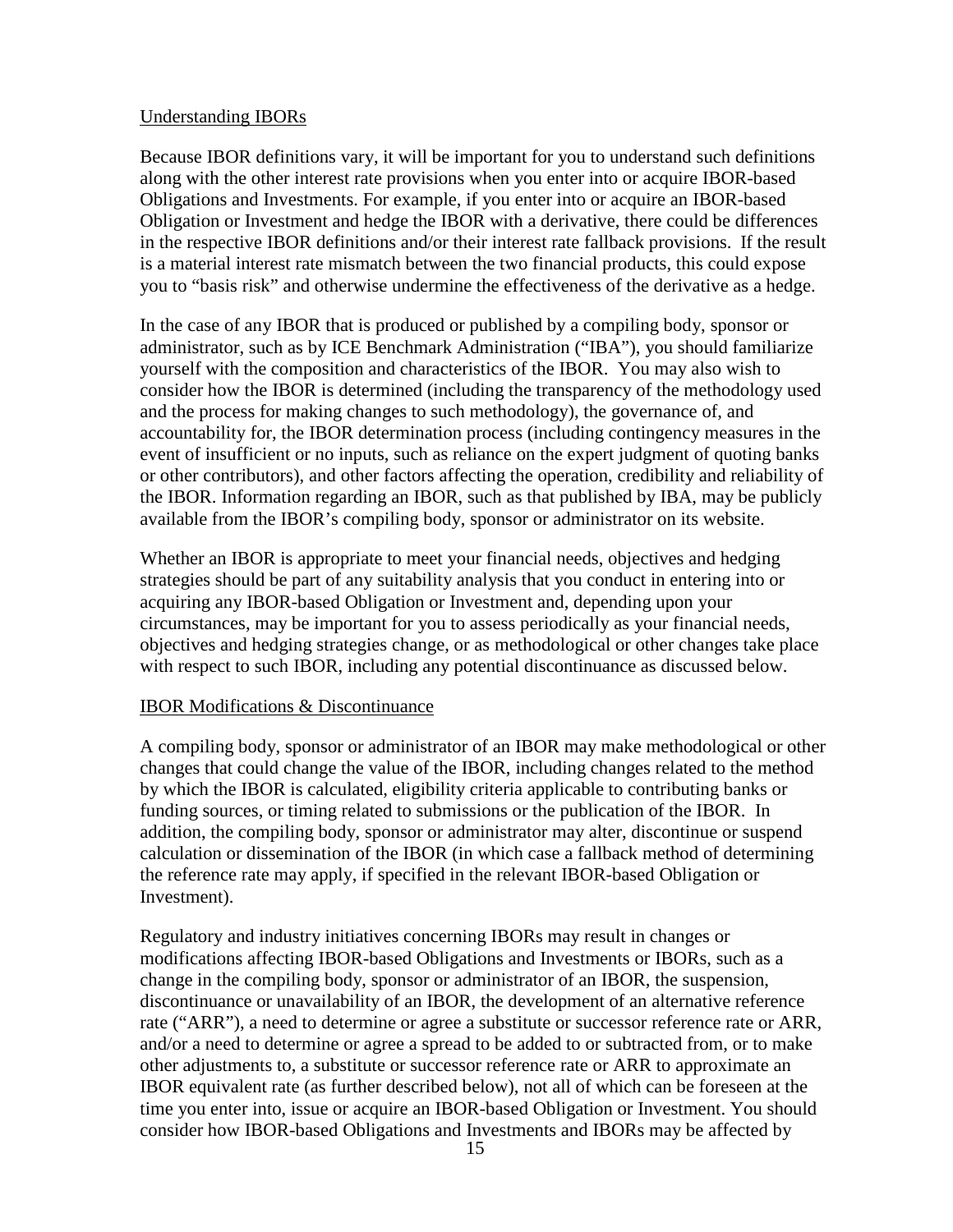such initiatives, changes and modifications, and the extent to which the definition of an IBOR together with fallbacks in such definition, if any, provide for such eventualities.

Compiling bodies, sponsors and administrators of IBORs, contributing banks on the relevant IBOR panel, reference banks providing IBOR quotations pursuant to interest rate setting or fallback provisions or otherwise, and developers of ARRs (including their participants) have no obligation to consider your interests in calculating, adjusting, converting, revising, discontinuing or developing any IBOR, ARR or fallbacks or in any of their submissions or quotations.

Any of the foregoing initiatives and actions, any delay or uncertainty regarding the same, or any failure of an ARR to be developed or gain market acceptance, could adversely affect IBOR-based Obligations and Investments and their economics, including the price, value or liquidity of IBOR-based Obligations and Investments, their usefulness for your intended purpose, the timing or amount of payments or deliveries and, if applicable, the likelihood that you will be able to exercise any option rights.

#### Alternative Reference Rates Initiatives

Pursuant to recommendations of the Financial Stability Board ("FSB"), the FSB's Official Sector Steering Group ("OSSG") has been working with benchmark administrators to strengthen benchmarks for IBORs, and with financial institutions and other market participants to promote the development of ARRs. ARRs are in response to concerns over the sustainability of IBORs and the need to prepare markets for the potential suspension, discontinuance or unavailability of one or more of the IBORs.

The question of IBOR sustainability reflects how interbank markets have changed since the 1980s when IBORs first became popular benchmarks. Short-term interbank unsecured funding has declined over the years, particularly since the financial crisis as capital and liquidity rules have created disincentives for banks to fund themselves in this manner. The FSB and central banks have recognized that, without sufficient volume and liquidity in interbank deposit transactions, the credibility, reliability and sustainability of IBOR-based price discovery will remain at risk despite efforts to strengthen benchmark governance and administration. Without sufficient volume and liquidity, IBORs may be based on judgment-based estimates to one degree or another, not actual interbank deposit transactions, and contributing banks may be reluctant to continue making IBOR submissions necessary to sustain IBORs.

#### IBOR Discontinuance Risk

In July 2017, the UK Financial Conduct Authority ("FCA") announced that the FCA would no longer use its influence or legal powers to persuade or compel contributing banks to make IBOR submissions after the end of 2021. While this was meant to encourage financial institutions to complete the development of ARRs by the end of 2021, it also raised concerns about the sustainability of IBORs beyond 2021. Although nothing in the announcement indicated that IBORs would be discontinued, it left market participants without any assurances that LIBOR and other IBORs would continue to exist after this time should too few banks be willing to continue serving on the relevant IBOR panel of contributing banks. In November 2017, the FCA confirmed that all 20 of the ICE LIBOR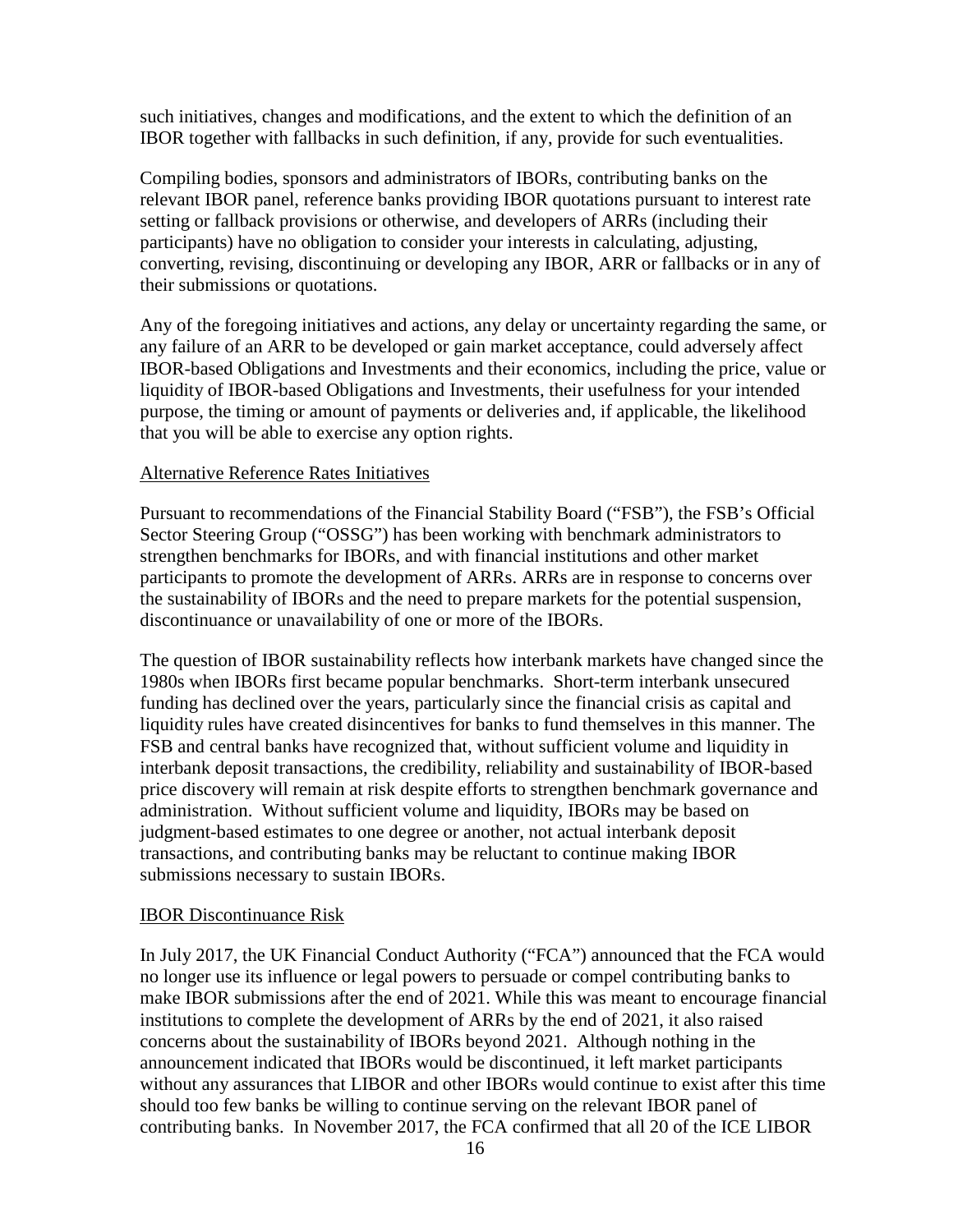panel banks had agreed to continue making submissions to their respective ICE LIBOR panels until the end of 2021.

While the OSSG has been working with the financial services industry, including ISDA, on developing ARRs, there is no guarantee that ARRs will be developed by the end of 2021, that any ARRs developed will be suitable for each IBOR-based Obligation or Investment or type as a substitute or successor for any IBOR, that the composition or characteristics of ARRs will be similar to those of any IBOR, or that ARRs will be the economic equivalent of IBORs used in your IBOR-based Obligations and Investments.

## IBOR-Equivalency and Risks

If the composition or characteristics of an ARR differ in any material respect from those of LIBOR or any other IBOR, such as an ARR that represents overnight secured funding transactions involving bank and non-bank market participants, it may be necessary to convert the ARR into IBOR-equivalent rates in a range of maturities before it is considered a suitable substitute or successor for the relevant IBOR.

Converting an ARR into one or more IBOR-equivalent rates may be possible by adding, subtracting or otherwise incorporating one or more interest rate spreads, or by making other appropriate adjustments, to the ARR to approximate an IBOR-equivalent rate. For example, statistical correlations between the performance of the ARR versus LIBOR in a range of maturities over time or for specific periods or points in time prior to a suspension, discontinuance or unavailability of LIBOR could serve as a basis for computing and incorporating spreads or making other adjustments to the ARR. The feasibility and appropriateness of such adjustments may depend on a variety of considerations, including market conditions, any disparate impact of monetary policy (or macroeconomic changes such as Brexit) on the respective rates during the observation period, and factors affecting the ARR's or LIBOR's integrity over the observation period, including liquidity, transaction volumes, the number and financial condition of contributing or reference banks, and other considerations.

Even with spreads or other adjustments, IBOR-equivalent ARRs may be only an estimate or approximation of the relevant IBOR, may not be subject to continued verification against the relevant IBOR if it is suspended, discontinued or unavailable, and may not result in a rate that is the economic equivalent of the specific IBORs used in your IBOR-based Obligations and Investments. In addition, it may be necessary to make such spreads or other adjustments permanent in response to the suspension, discontinuance or unavailability of the relevant IBOR, in which case such spreads or other adjustments may reflect an historical correlation or relationship between the relevant rates without taking into account future changes in the unsecured short-term funding costs of banks in the interbank market and without otherwise including a measure that reflects bank credit risk.

In view of the relatively nascent stage of ARR development for IBORs, it is impossible to predict with any certainty whether and how conversions of ARRs into IBOR-equivalent rates would or could be made and by whom. For example, conversions and adjustments could be made by developers of ARRs or by compiling bodies, sponsors or administrators of ARRs, or by a method or mechanism established by them. Due to competition laws or other legal constraints, developers and other market participants may be unable or reluctant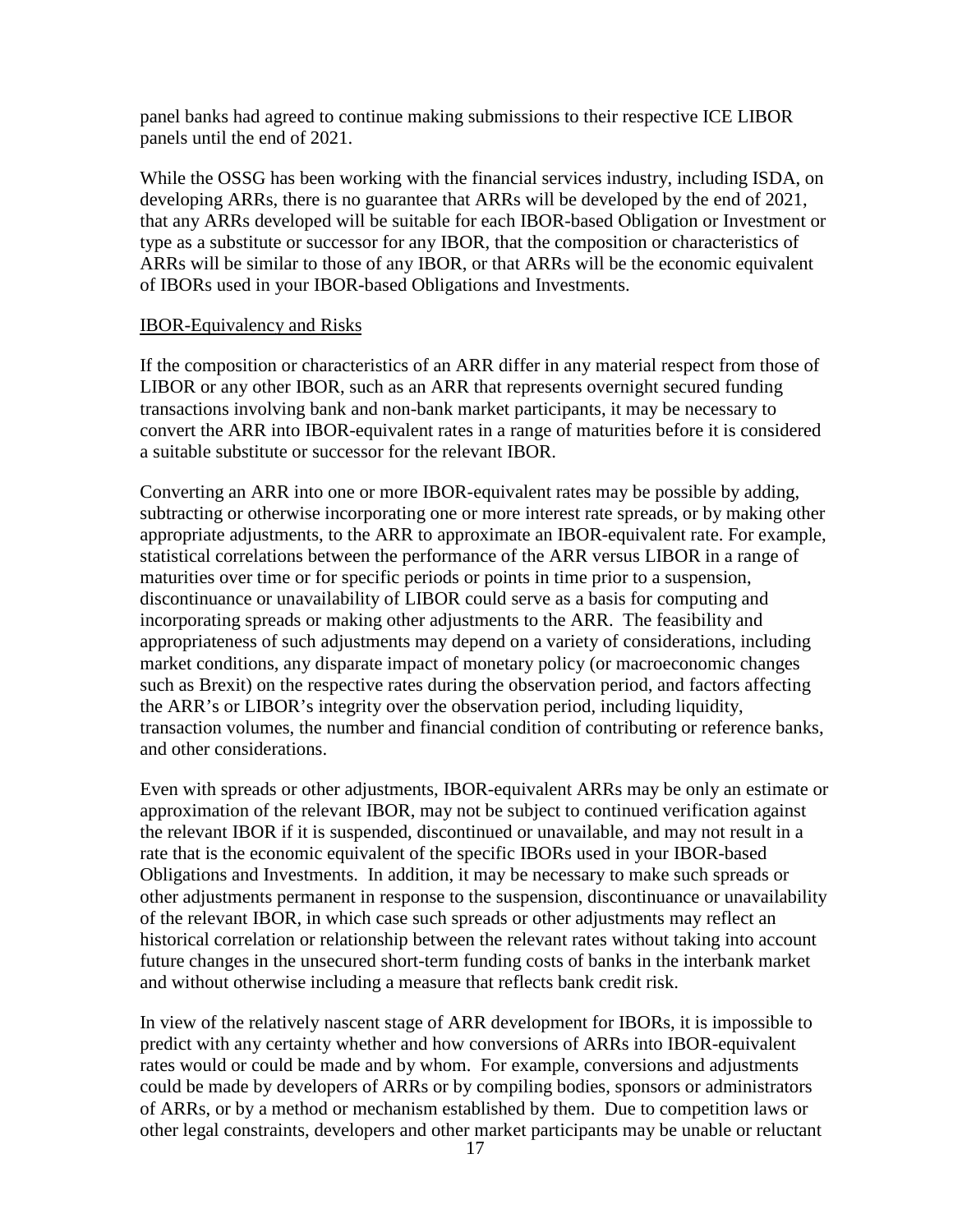to act collectively in certain respects in reforming or replacing IBORs, such as setting or agreeing spreads or making other adjustments to ARRs at the financial industry level without central bank or government involvement, endorsement or other intervention.

If ARRs are developed with the expectation that conversions would be made bilaterally in the context of individual contracts, transactions, undertakings or investments, then decisions whether and how to convert them into approximations of IBOR-equivalent rates, including establishing processes for doing so, may be left to the parties, or their calculation agents or determining parties under IBOR-based Obligations and Investments, subject to whatever agreements, amendments, approvals, consents or other actions that may be necessary or required.

Alternatively, if the applicable interest rate under an IBOR-based Obligation or Investment is a combination of an IBOR and an agreed spread, it may be that the agreed spread is to be adjusted instead.

In either case, you should expect that our interest, involvement or role in IBOR-based Obligations and Investments will vary, and we may make decisions and act independently with respect to each such IBOR-based Obligation or Investment, without any obligation to treat all IBOR-based Obligations and Investments alike, including, without limitation, agreeing or applying the same spreads or adjustments to ARRs for purposes of converting them into approximations of IBOR-equivalent rates.

## Potential Insufficiency of Fallbacks

Just as IBORs remain vulnerable to contributing bank withdrawals, conventional IBOR fallback provisions that call for the polling of reference banks could likewise be vulnerable if reference banks are reluctant to provide IBOR quotations, perhaps for reasons similar to those of withdrawing contributing banks. Better suited for a temporary IBOR interruption, such polling of reference banks under primary or secondary fallbacks may also become impractical if carried out on a large scale or for prolonged periods in response to the discontinuance of an IBOR.

Current efforts to avoid such a scenario by reforming and replacing IBORs with ARRs could resolve these fallback vulnerabilities, inasmuch as ARRs could be expected to have their own more robust fallbacks. In the meantime, however, it is difficult to reform current IBOR fallbacks sensibly in a manner that specifies the use of future ARRs that have not been fully developed nor gained general market acceptance, especially when questions remain about IBOR-equivalency.

Fallbacks currently in use in the financial markets may not necessarily contemplate the substitution of IBOR with another rate, or in certain cases they could be commercially suboptimal, such as with respect to an interest rate swap hedging a floating rate note issuance, for example, where the note's IBOR fallback provisions default to the most recently calculated rate for the prior interest period — essentially converting an instrument from a floating to a fixed rate if the relevant IBOR is discontinued. Such a result could undermine a noteholder's hedging strategy, since IBOR fallback provisions used in ISDA definitional booklets for swaps do not contemplate locking in the last available IBOR for the life of the swap. Accordingly, it may become necessary or desirable in the future to replace